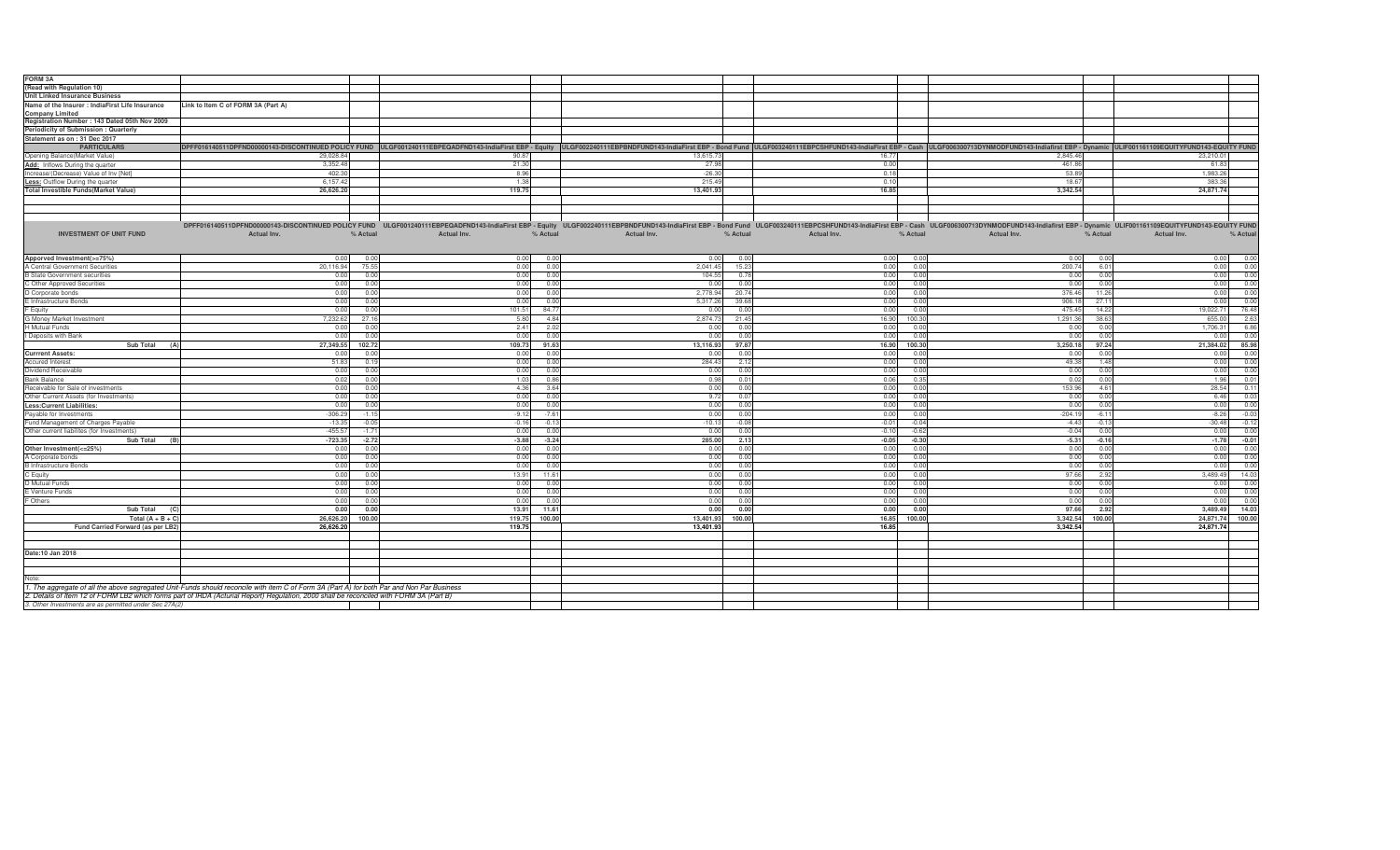|             |          |             |          |                                                                                                                      |                                     |          | ULIF002161109EQUFUNDPEN143-EQUITY FUND PEN  ULIF003161109DEBTFUND00143-DEBT FUND  ULIF004161109DEBFUNDPEN143-DEBT FUND  ULIF005161109BALANCEDFN143-BALANCEDFN143-BALANCEDFN143-Balanced Fund Pension  ULIF007161109LQUIDFUND14 |          |                         |             |              |             |          |
|-------------|----------|-------------|----------|----------------------------------------------------------------------------------------------------------------------|-------------------------------------|----------|--------------------------------------------------------------------------------------------------------------------------------------------------------------------------------------------------------------------------------|----------|-------------------------|-------------|--------------|-------------|----------|
| 9,709.79    |          | 2,479.32    |          | 3,207.85                                                                                                             | 13.338.01                           |          | 6,708.94                                                                                                                                                                                                                       |          | 12.76                   | 18.18       |              | 1.14.753.72 |          |
| 30.12       |          | 13.51       |          | 26.44                                                                                                                | 48.06                               |          | 20.51                                                                                                                                                                                                                          |          | 0.48                    | 0.07        |              | 6,095.76    |          |
| 712.91      |          | $-28.72$    |          | $-32.83$                                                                                                             | 695.64                              |          | 359.34                                                                                                                                                                                                                         |          | 0.08                    | 0.18        |              | 9.421.81    |          |
| 464.01      |          | 43.76       |          | 18.15                                                                                                                | 240.42                              |          | 163.09                                                                                                                                                                                                                         |          | 5.31                    | 0.00        |              | 4.121.80    |          |
| 9.988.81    |          | 2.420.36    |          | 3,183.31                                                                                                             |                                     |          | 6.925.69                                                                                                                                                                                                                       |          | 8.01                    | 18.42       |              |             |          |
|             |          |             |          |                                                                                                                      | 13,841.29                           |          |                                                                                                                                                                                                                                |          |                         |             |              | 1,26,149.50 |          |
|             |          |             |          |                                                                                                                      |                                     |          |                                                                                                                                                                                                                                |          |                         |             |              |             |          |
|             |          |             |          |                                                                                                                      |                                     |          |                                                                                                                                                                                                                                |          |                         |             |              |             |          |
|             |          |             |          |                                                                                                                      |                                     |          |                                                                                                                                                                                                                                |          |                         |             |              |             |          |
|             |          |             |          | ULIF002161109EQUFUNDPEN143-EQUITY FUND PEN ULIF003161109DEBTFUND00143-DEBT FUND ULIF004161109DEBFUNDPEN143-DEBT FUND | ULIF005161109BALANCEDFN143-BALANCED |          | ULIF006161109BALFUNDPEN143-Balanced Fund Pension ULIF007161109LIQUIDFUND143-LIQUID FUND ULIF008161109LIQFUNDPEN143-LIQUID FUND ULIF009010910EQUTY1FUND143-EQUITY FUND 1                                                        |          |                         |             |              |             |          |
| Actual Inv. | % Actual | Actual Inv. | % Actual | Actual Inv.<br>% Actual                                                                                              | Actual Inv.                         | % Actual | Actual Inv.                                                                                                                                                                                                                    | % Actual | Actual Inv.<br>% Actual | Actual Inv. | % Actual     | Actual Inv. | % Actual |
|             |          |             |          |                                                                                                                      |                                     |          |                                                                                                                                                                                                                                |          |                         |             |              |             |          |
|             |          |             |          |                                                                                                                      |                                     |          |                                                                                                                                                                                                                                |          |                         |             |              |             |          |
|             | 0.00     | 0.00        | 0.00     | 0.00<br>0.00                                                                                                         | 0.00                                |          |                                                                                                                                                                                                                                |          |                         | 0.00        | 0.00         |             | 0.00     |
| 0.00        |          |             |          |                                                                                                                      |                                     | 0.00     | 0.00                                                                                                                                                                                                                           | 0.00     | 0.00<br>0.00            |             |              | 0.00        |          |
| 0.00        | 0.00     | 578.13      | 23.89    | 825.67<br>25.94                                                                                                      | 604.30                              | 4.37     | 273.00                                                                                                                                                                                                                         | 3.94     | 0.00<br>0.00            | 0.00        | 0.0          | 0.00        | 0.00     |
| 0.00        | 0.00     | 52.27       | 2.16     | 0.00<br>0.00                                                                                                         | 0.00                                | 0.00     | 0.00                                                                                                                                                                                                                           | 0.00     | 0.00<br>0.00            | 0.00        | 0.0          | 0.00        | 0.00     |
| 0.00        | 0.00     | 0.00        | 0.00     | 0.00<br>0.00                                                                                                         | 323.67                              | 2.34     | 188.81                                                                                                                                                                                                                         | 2.73     | 0.00<br>0.00            | 0.00        | 0.0          | 0.00        | 0.00     |
| 0.00        | 0.00     | 593.81      | 24.53    | 20.82<br>662.78                                                                                                      | 649.05                              | 4.69     | 592.66                                                                                                                                                                                                                         | 8.56     | 0.00<br>0.00            | 0.00        | 0.00         | 0.00        | 0.00     |
| 0.00        | 0.00     | 505.72      | 20.89    | 943.04<br>29.62                                                                                                      | 2,910.69                            | 21.03    | 1,110.97                                                                                                                                                                                                                       | 16.04    | 0.00<br>0.00            | 0.00        | 0.00         | 0.00        | 0.00     |
| 7,781.40    | 77.90    | 0.00        | 0.00     | 0.00<br>0.00                                                                                                         | 7,010.45                            | 50.65    | 3,633.72                                                                                                                                                                                                                       | 52.47    | 0.00<br>0.00            | 0.00        | 0.00         | 1,02,865.25 | 81.54    |
|             | 0.76     | 646.19      | 26.70    | 21.64<br>688.79                                                                                                      | 865.7                               | 6.25     | 527.80                                                                                                                                                                                                                         | 7.62     | 8.00<br>99.88           | 17.40       | 94.45        | 3,607.60    | 2.86     |
| 76.00       |          |             |          |                                                                                                                      |                                     |          |                                                                                                                                                                                                                                |          |                         |             |              |             |          |
| 823.04      | 8.24     | 0.00        | 0.00     | 0.00<br>0.00                                                                                                         | 0.00                                | 0.00     | 0.00                                                                                                                                                                                                                           | 0.00     | 0.00<br>0.00            | 0.00        | 0.00         | 5,382.85    | 4.27     |
| 0.0         | 0.00     | 0.00        | 0.00     | 0.00<br>0.00                                                                                                         | 0.00                                | 0.00     | 0.00                                                                                                                                                                                                                           | 0.00     | 0.00<br>0.00            | 0.00        | 0.0          | 0.00        | 0.00     |
| 8,680.44    | 86.90    | 2,376.12    | 98.17    | 3,120.27<br>98.02                                                                                                    | 12,363.87                           | 89.33    | 6,326.95                                                                                                                                                                                                                       | 91.35    | 8.00<br>99.88           | 17.40       | 94.45        | 1,11,855.70 | 88.67    |
| 0.00        | 0.00     | 0.00        | 0.00     | 0.00<br>0.00                                                                                                         | 0.00                                | 0.00     | 0.00                                                                                                                                                                                                                           | 0.00     | 0.00<br>0.00            | 0.00        | 0.0          | 0.00        | 0.00     |
| 0.00        | 0.00     | 46.09       | 1.90     | 2.16<br>68.75                                                                                                        | 126.44                              | 0.91     | 85.05                                                                                                                                                                                                                          | 1.23     | 0.00<br>0.00            | 0.00        | 0.00         | 0.00        | 0.00     |
| 0.00        | 0.00     | 0.00        | 0.00     | 0.00<br>0.00                                                                                                         | 0.00                                | 0.00     | 0.00                                                                                                                                                                                                                           | 0.00     | 0.00<br>0.00            | 0.00        | 0.0          | 0.00        | 0.00     |
| 2.02        | 0.02     | 0.99        | 0.04     | 0.03<br>0.99                                                                                                         | 1.99                                | 0.01     | 1.96                                                                                                                                                                                                                           | 0.03     | 0.02<br>0.26            | 1.04        | 5.66         | 2.41        | 0.00     |
|             |          |             |          |                                                                                                                      |                                     |          |                                                                                                                                                                                                                                |          |                         |             |              |             |          |
| 115.77      | 1.16     | 0.00        | 0.00     | 0.00<br>0.00                                                                                                         | 184.97                              | 1.34     | 0.00                                                                                                                                                                                                                           | 0.00     | 0.00<br>0.00            | 0.00        | 0.0          | 664.17      | 0.53     |
| 2.73        | 0.03     | 0.21        | 0.01     | 0.00<br>0.00                                                                                                         | 0.00                                | 0.00     | 4.83                                                                                                                                                                                                                           | 0.07     | 0.00<br>0.00            | 0.00        |              | 436.65      | 0.35     |
| 0.00        | 0.00     | 0.00        | 0.00     | 0.00<br>0.00                                                                                                         | 0.00                                | 0.00     | 0.00                                                                                                                                                                                                                           | 0.00     | 0.00<br>0.00            | 0.00        | 0.00         | 0.00        | 0.00     |
| 0.00        | 0.00     | 0.00        | 0.00     | 0.00<br>0.00                                                                                                         | $-60.96$                            | $-0.44$  | 0.00                                                                                                                                                                                                                           | 0.00     | 0.00<br>0.00            | 0.00        | 0.00         | $-506.05$   | $-0.40$  |
| $-12.39$    | $-0.12$  | $-3.05$     | $-0.13$  | $-0.13$<br>$-4.01$                                                                                                   | $-17.20$                            | $-0.12$  | $-8.60$                                                                                                                                                                                                                        | $-0.12$  | $-0.12$<br>$-0.01$      | $-0.02$     | $-0.13$      | $-165.45$   | $-0.13$  |
| 0.0         | 0.00     | 0.00        | 0.00     | $-2.70$<br>$-0.08$                                                                                                   | $-4.32$                             | $-0.03$  | 0.00                                                                                                                                                                                                                           | 0.00     | 0.00<br>$-0.02$         | 0.00        | 0.0          | 0.00        | 0.00     |
| 108.12      | 1.08     | 44.23       | 1.83     | 63.03<br>1.98                                                                                                        | 230.92                              | 1.67     | 83.24                                                                                                                                                                                                                          | 1.20     | 0.01<br>0.12            | 1.02        | 5.55         | 431.73      | 0.34     |
| 0.00        | 0.00     | 0.00        | 0.00     | 0.00<br>0.00                                                                                                         | 0.00                                | 0.00     | 0.00                                                                                                                                                                                                                           | 0.00     | 0.00<br>0.00            | 0.00        | 00           | 0.00        | 0.00     |
| 0.00        | 0.00     | 0.00        | 0.00     | 0.00<br>0.00                                                                                                         | 0.00                                | 0.00     | 0.00                                                                                                                                                                                                                           | 0.00     | 0.00<br>0.00            | 0.00        | 0.00         | 0.00        | 0.00     |
|             |          |             |          |                                                                                                                      |                                     |          |                                                                                                                                                                                                                                |          |                         |             |              |             |          |
| 0.00        | 0.00     | 0.00        | 0.00     | 0.00<br>0.00                                                                                                         | 0.00                                | 0.00     | 0.00                                                                                                                                                                                                                           | 0.00     | 0.00<br>0.00            | 0.00        | 0.00         | 0.00        | 0.00     |
| 1,200.25    | 12.02    | 0.00        | 0.00     | 0.00<br>0.00                                                                                                         | 1,246.49                            | 9.01     | 515.50                                                                                                                                                                                                                         | 7.44     | 0.00<br>0.00            | 0.00        | 0.00         | 13,862.07   | 10.99    |
| 0.00        | 0.00     | 0.00        | 0.00     | 0.00<br>0.00                                                                                                         | 0.00                                | 0.00     | 0.00                                                                                                                                                                                                                           | 0.00     | 0.00<br>0.00            | 0.00        |              | 0.00        | 0.00     |
| 0.00        | 0.00     | 0.00        | 0.00     | 0.00<br>0.00                                                                                                         | 0.00                                | 0.00     | 0.00                                                                                                                                                                                                                           | 0.00     | 0.00<br>0.00            | 0.00        | n n          | 0.00        | 0.00     |
| 0.00        | 0.00     | 0.00        | 0.00     | 0.00<br>0.00                                                                                                         | 0.00                                | 0.00     | 0.00                                                                                                                                                                                                                           | 0.00     | 0.00<br>0.00            | 0.00        | 0.0          | 0.00        | 0.00     |
| 1.200.25    | 12.02    | 0.00        | 0.00     | 0.00<br>0.00                                                                                                         | 1.246.49                            | 9.01     | 515.50                                                                                                                                                                                                                         | 7.44     | 0.00<br>0.00            | 0.00        | 0.00         | 13,862.07   | 10.99    |
| 9.988.81    | 100.00   | 2.420.36    | 100.00   | 3.183.31<br>100.00                                                                                                   | 13,841.29                           | 100.00   | 6.925.69                                                                                                                                                                                                                       | 100.00   | 8.01 100.00             |             | 18.42 100.00 | 1,26,149.50 | 100.00   |
|             |          |             |          |                                                                                                                      |                                     |          |                                                                                                                                                                                                                                |          | 8.01                    |             |              |             |          |
| 9,988.81    |          | 2,420.36    |          | 3,183.31                                                                                                             | 13,841.29                           |          | 6,925.69                                                                                                                                                                                                                       |          |                         | 18.42       |              | 1,26,149.50 |          |
|             |          |             |          |                                                                                                                      |                                     |          |                                                                                                                                                                                                                                |          |                         |             |              |             |          |
|             |          |             |          |                                                                                                                      |                                     |          |                                                                                                                                                                                                                                |          |                         |             |              |             |          |
|             |          |             |          |                                                                                                                      |                                     |          |                                                                                                                                                                                                                                |          |                         |             |              |             |          |
|             |          |             |          |                                                                                                                      |                                     |          |                                                                                                                                                                                                                                |          |                         |             |              |             |          |
|             |          |             |          |                                                                                                                      |                                     |          |                                                                                                                                                                                                                                |          |                         |             |              |             |          |
|             |          |             |          |                                                                                                                      |                                     |          |                                                                                                                                                                                                                                |          |                         |             |              |             |          |
|             |          |             |          |                                                                                                                      |                                     |          |                                                                                                                                                                                                                                |          |                         |             |              |             |          |
|             |          |             |          |                                                                                                                      |                                     |          |                                                                                                                                                                                                                                |          |                         |             |              |             |          |
|             |          |             |          |                                                                                                                      |                                     |          |                                                                                                                                                                                                                                |          |                         |             |              |             |          |
|             |          |             |          |                                                                                                                      |                                     |          |                                                                                                                                                                                                                                |          |                         |             |              |             |          |